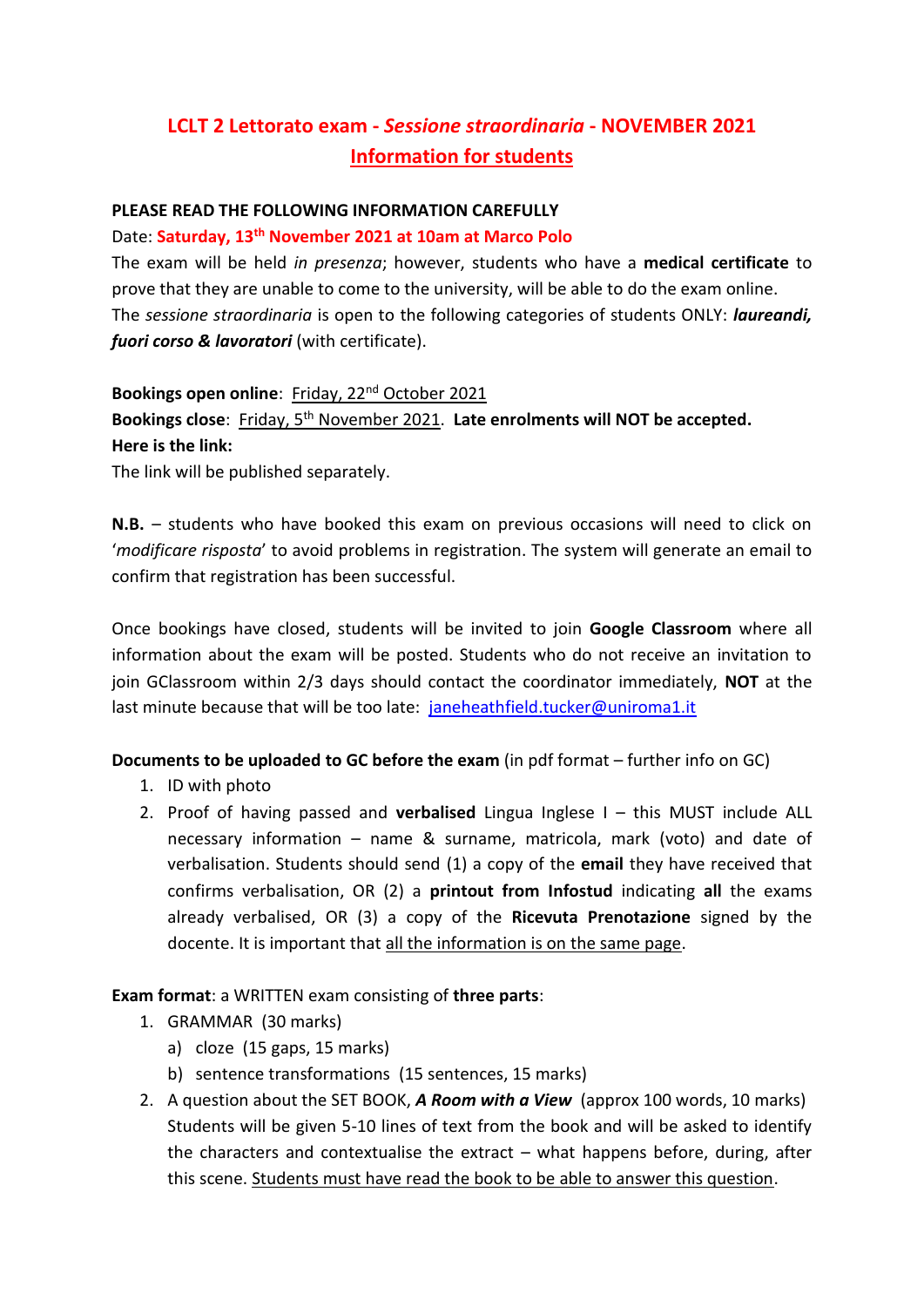3. COMPOSITION of 180-220 words (20 marks).

There will be a choice of three titles: a narrative/descriptive composition, an opinion composition, an advantages/disadvantages composition. No dictionaries allowed.

To pass the exam, students must pass **both** a) the grammar section with a minimum of 18/30 **and** b) the set book/composition sections combined with a minimum of 18/30. Marking criteria for the composition:

- 1) Language range & accuracy of grammar, sentence structure, range and appropriacy of vocabulary, spelling.
- 2) Organisation structure of the text, logical order, connected ideas/use of linkers, punctuation.
- 3) Communicative achievement register, tone, clear ideas, conventions of specific type task (e.g. narrative or opinion-type composition, etc)
- 4) Content answering the question, supporting your ideas.

# **Time allowed**: 90 minutes.

**Students caught cheating/copying will have their exams cancelled. Results** will be expressed in the following adjective grades: *eccellente, ottimo, buono, discreto, sufficiente, insufficiente*.

# **Esami di Lettorato II anno –** *sessione straordinaria* **- NOVEMBRE 2021**

### **Gli studenti sono pregati di leggere ATTENTAMENTE quanto segue.**

La prova d'esame si svolgerà il **sabato, 13 novembre 2021 alle ore 10.00 a Marco Polo.** L'esame si svolgerà *in presenza*. Studenti che sono in possesso di un **certificato medico** che attesta l'impossibilità di svolgere l'esame *in presenza*, lo possono fare online. Seguiranno indicazioni su come fare. La sessione straordinaria è aperta SOLO alle seguenti categorie di studenti: *laureandi, fuori corso & lavoratori* (serve certificato).

**Apertura iscrizioni online**: venerdì, 22 ottobre 2021

**Chiusura iscrizioni**: venerdì, 5 novembre 2021. **NON si accettano iscrizioni oltre questa data**. Qui sotto il link:

**N.B.** Gli studenti che hanno già riempito questo modulo in passato dovranno cliccare su '*modificare risposta'* onde evitare eventuali problemi con la nuova registrazione. Il sistema genererà una risposta automatica per confermare l'avvenuta registrazione. Una volta chiuse le iscrizioni, gli studenti saranno invitati a iscriversi a **Google Classroom** dove verranno pubblicati tutte le informazioni riguardante l'esame. Gli studenti che non ricevano l'invito entro 2/3 giorni dalla chiusura delle iscrizioni sono pregati di contattare il coordinatore subito e NON all'ultimo momento: [janeheathfield.tucker@uniroma1.it](mailto:janeheathfield.tucker@uniroma1.it)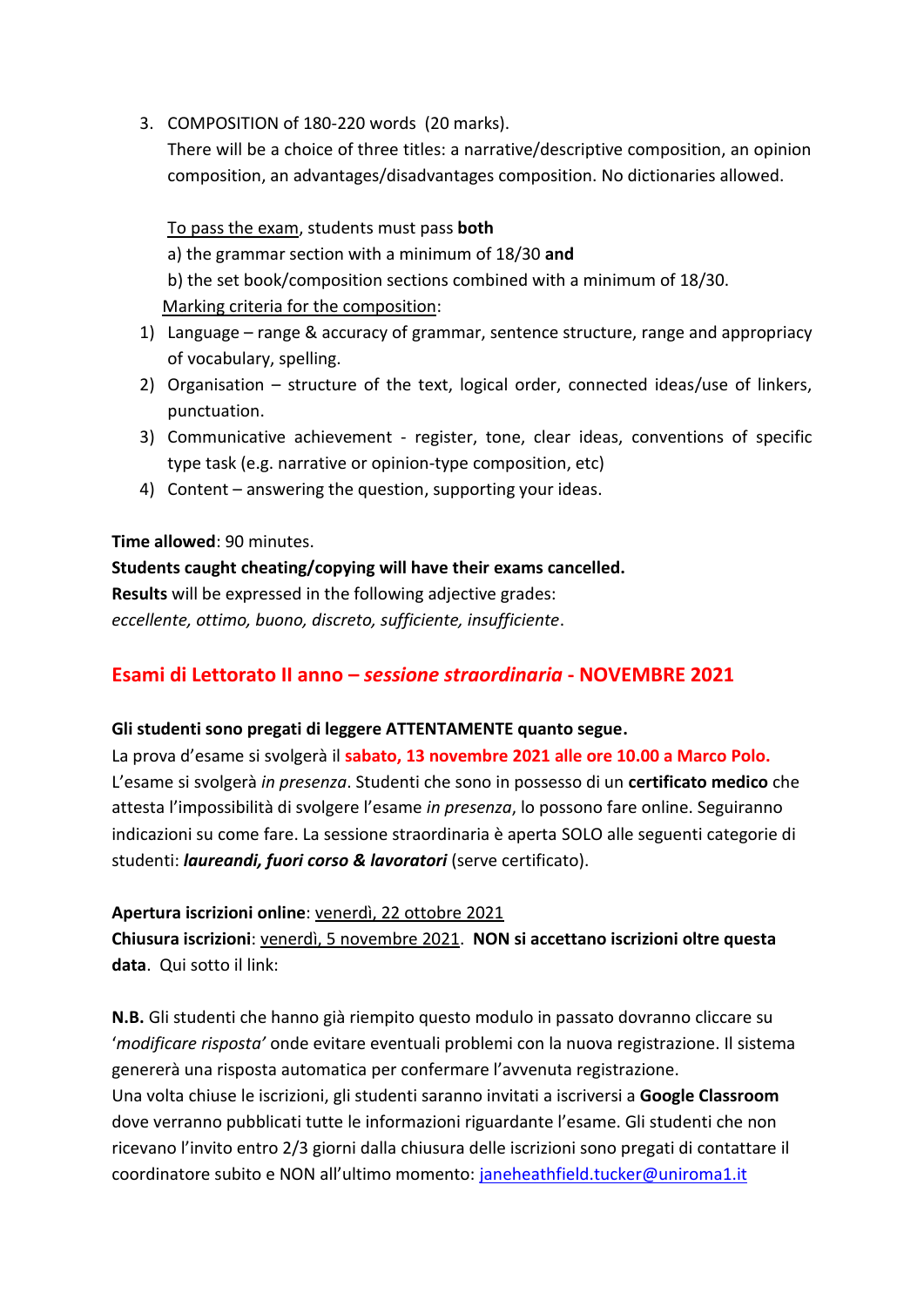In seguito, i candidati saranno tenuti a **fornire i seguenti documenti** (in formato pdf):

- 1. ID personale con foto
- 2. Prova di aver superato e **verbalizzato** Lingua Inglese I. Il documento deve contenere tutte le informazioni necessarie, incluso nome & cognome, numero di matricola, voto, e data di verbalizzazione, perciò la singola pagina Infostud NON è accettabile; quello che serve è la copia della mail che gli studenti ricevono come conferma della verbalizzazione, oppure la copia della Ricevuta Prenotazione firmata dal docente, oppure la copia Infostud della lista di tutti gli esami verbalizzati. È essenziale che tutte le informazioni richieste risultino insieme sulla stessa pagina.

Successivamente verranno fornite istruzioni nel gruppo Classroom sul modo in cui si deve caricare i documenti.

# **Format esame**

L'esame sarà SCRITTO, e consisterà in tre parti:

- 1) GRAMMATICA
	- a) un CLOZE (15 parole mancanti, 15 punti),
	- b) SENTENCE TRANSFORMATIONS (15 frasi, 15 punti)
- 2) breve domanda sul TESTO: *A Room with a View* (circa 100 parole, 10 punti) Agli studenti verranno chiesti di contestualizzare 5-10 righe prese dal testo (qual'è l'importanza della scena descritta, che succede prima/dopo, chi sono i personaggi). E' chiaro che gli studenti devono aver letto il testo prima dell'esame per poter rispondere alla domanda.
- 3) una COMPOSIZIONE di 180-220 parole (20 punti). Ci sarà una scelta tra tre tracce. Non è consentito l'uso del dizionario.

Per superare la prova, i candidati dovranno superare sia

a) la prima parte (grammatica) con la sufficienza: 18/30 che

b) le altre due parti insieme con la sufficienza: 18/30

Criteri di valutazione per la composizione sono:

- 1. Lingua accuratezza/ampiezza della grammatica, incluso la struttura delle frasi; varietà e appropriatezza del vocabolario
- 2. Organizzazione struttura del testo, ordine logico, coerenza e coesione tra le idee
- 3. Risultati comunicativi registro adeguato e convenzioni del tipo di compito specifico
- 4. Contenuto aderente alla richiesta, senza divagare, con idee personali ben sostenute.

### **Durata**: 90 minuti

**I risultati** saranno espressi con i seguenti giudizi: *eccellente, ottimo, buono, discreto, sufficiente, insufficiente*.